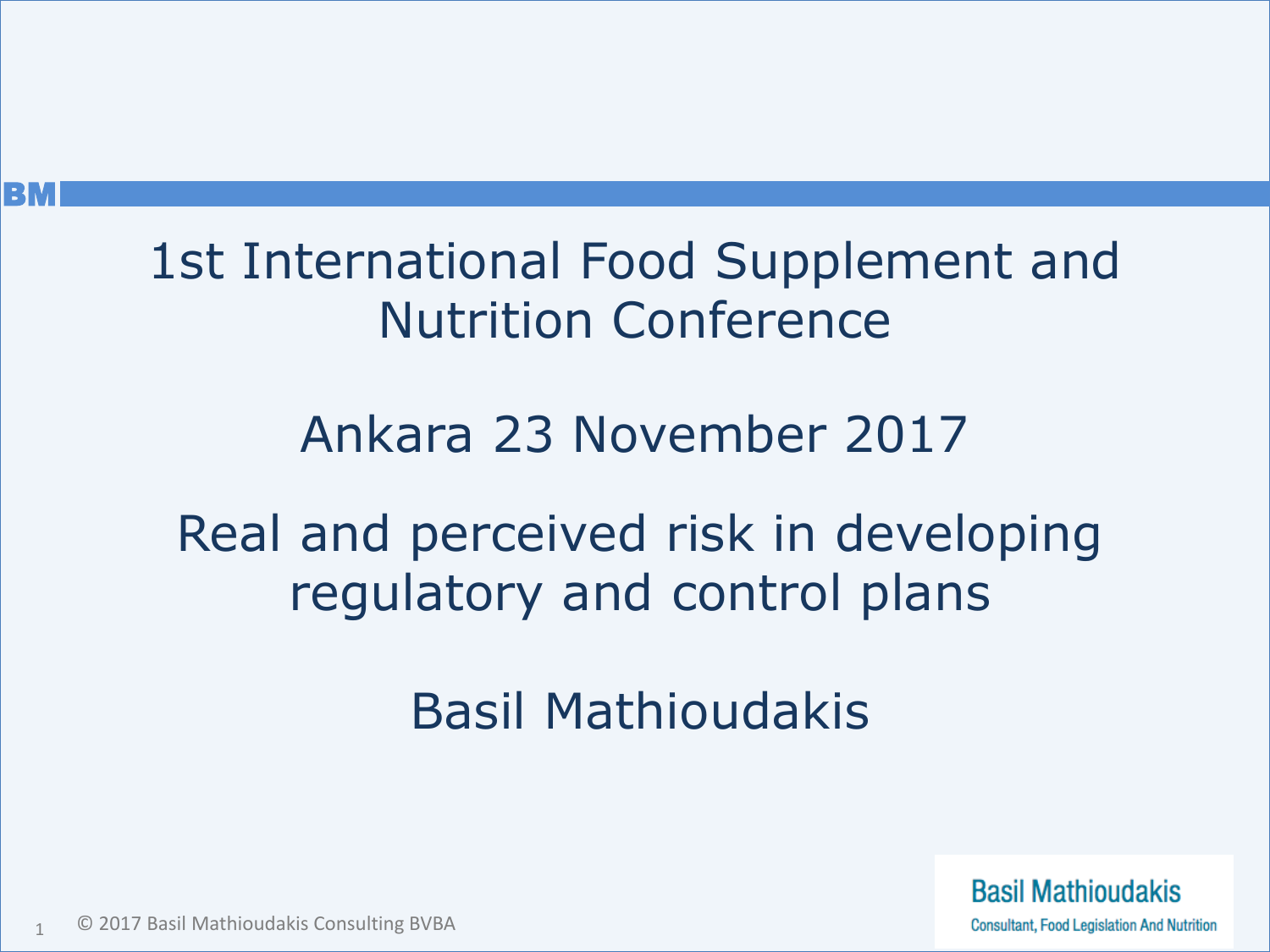#### Controversies and concerns about regulation of food supplements

#### **BM**

2

#### Safety concerns

- Reported by some early scientific findings
- Advanced by consumer and other health NGOs
- Emerge from actions of food control authorities
- Press reports and articles enhance the concerns and controversy and often lead to requests for 'appropriate' legislation
- **Are such requests justified and legitimate?**
- **How should regulators react?**
- **How can legislation respond to public concern and fix problems in the market?**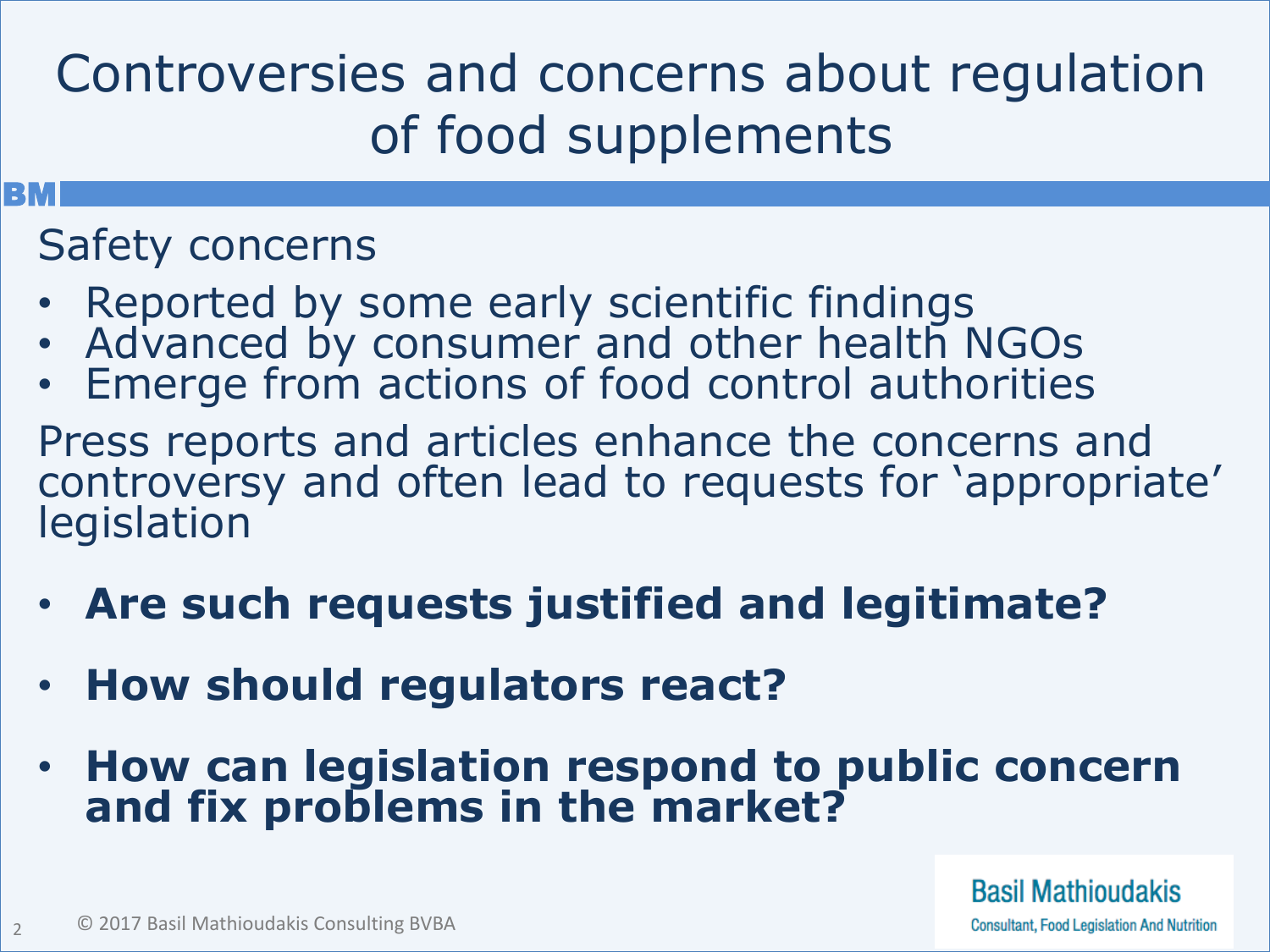#### Recent reports in EU RASFF system

- Unauthorised novel food ingredient Epimedium (Epimedin C and Icariin) in food supplements from Spain
- Unauthorised substances sildenafil and tadalafil in food supplement from Spain
- Undeclared milk ingredient and soya in a food supplement from the United Kingdom

**Basil Mathioudakis Consultant, Food Legislation And Nutrition** 

**BM**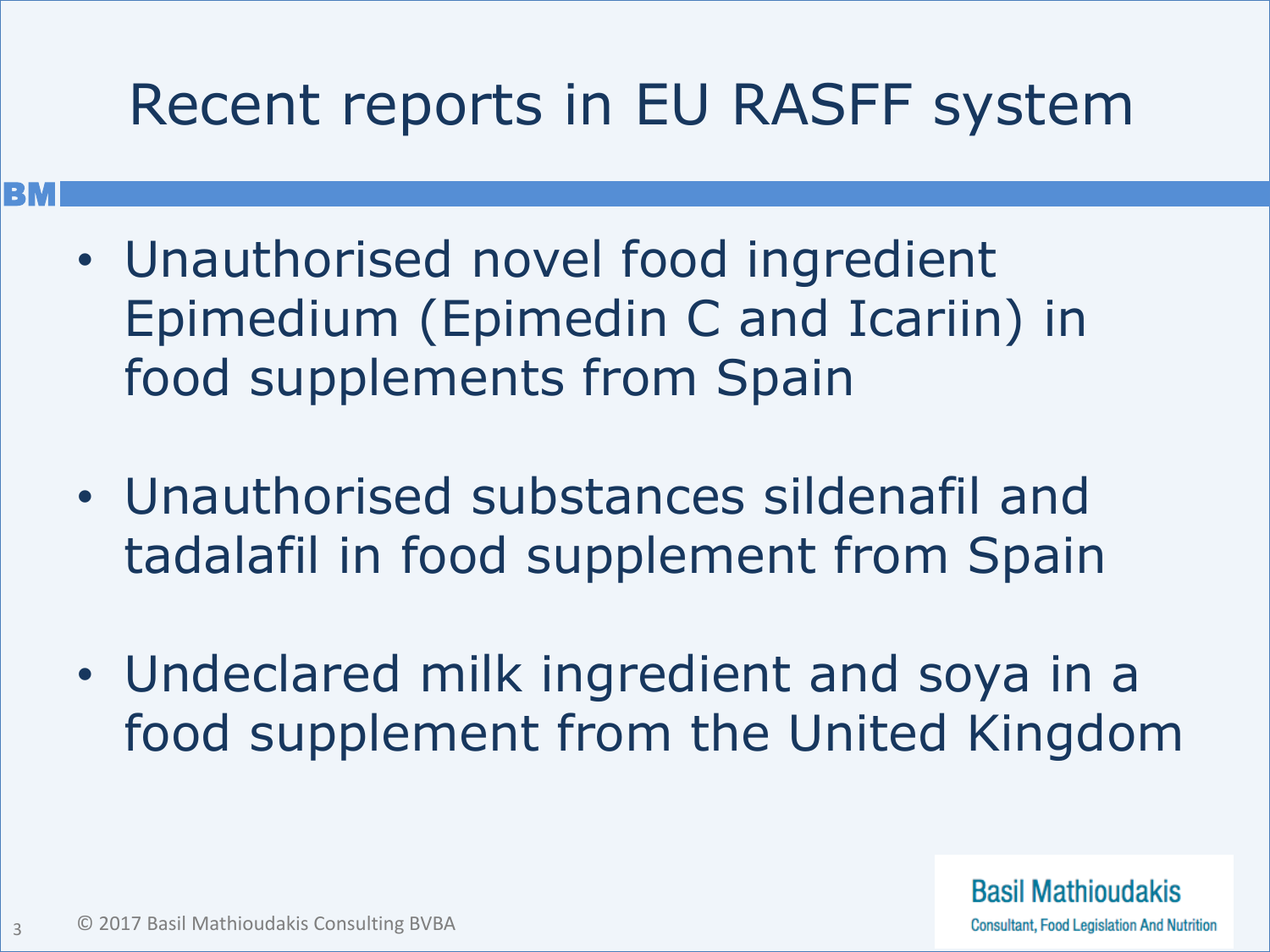### Recent reports in specialised press

- Athletic doping is a growing area of concern, athletic bodies advise to avoid supplement use
- Dutch authorities captured anabolicandrogenic steroids intended for use in sports nutrition supplements

**BM**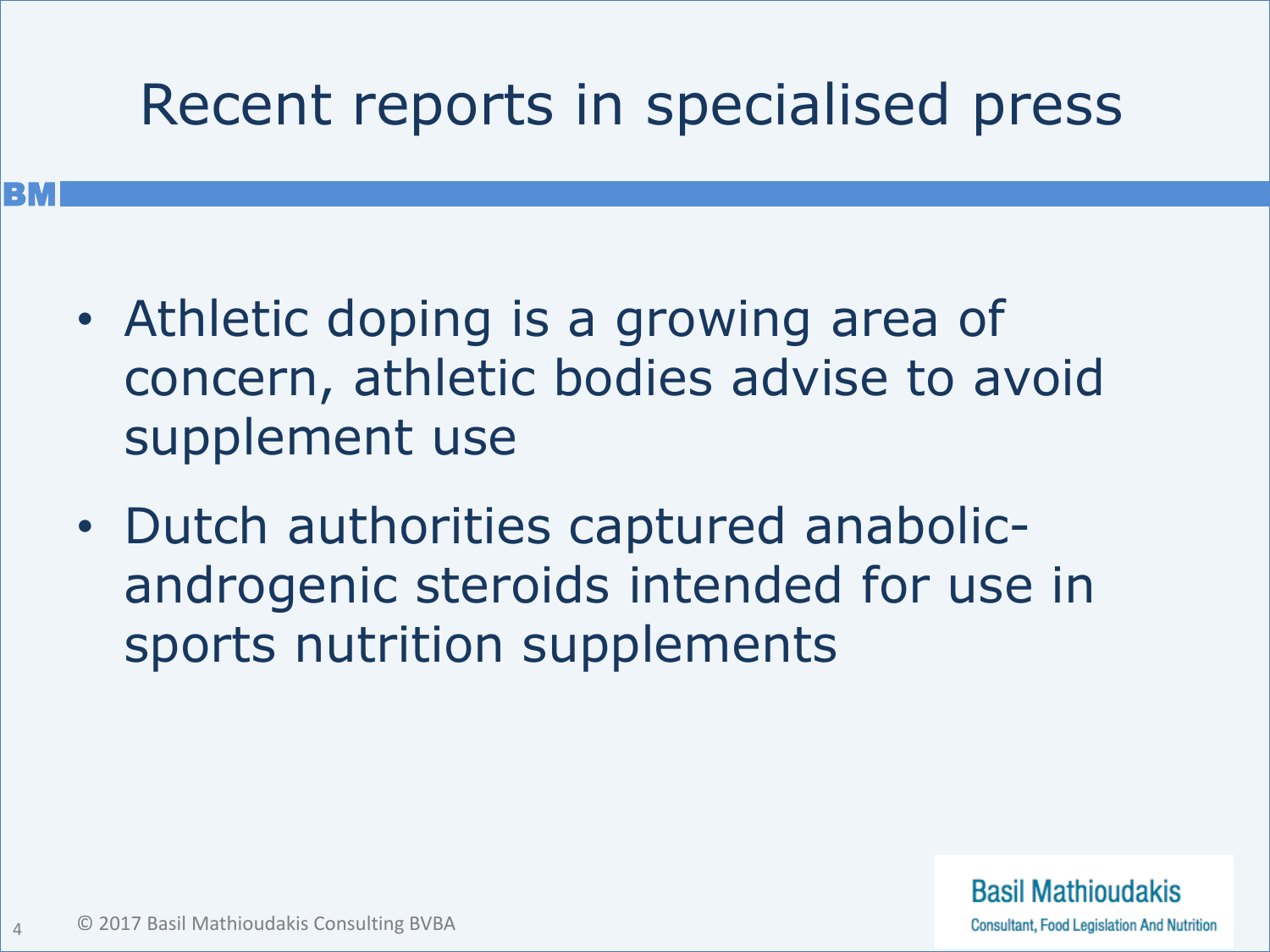### Other press reports

- Food safety agencies in the UK have seized large quantities of DNP (2, 4, Dinitrophenol) following a multi-agency effort
- Caffeine containing products linked to severe incidents/deaths alone or in mixture with other substances

**BM**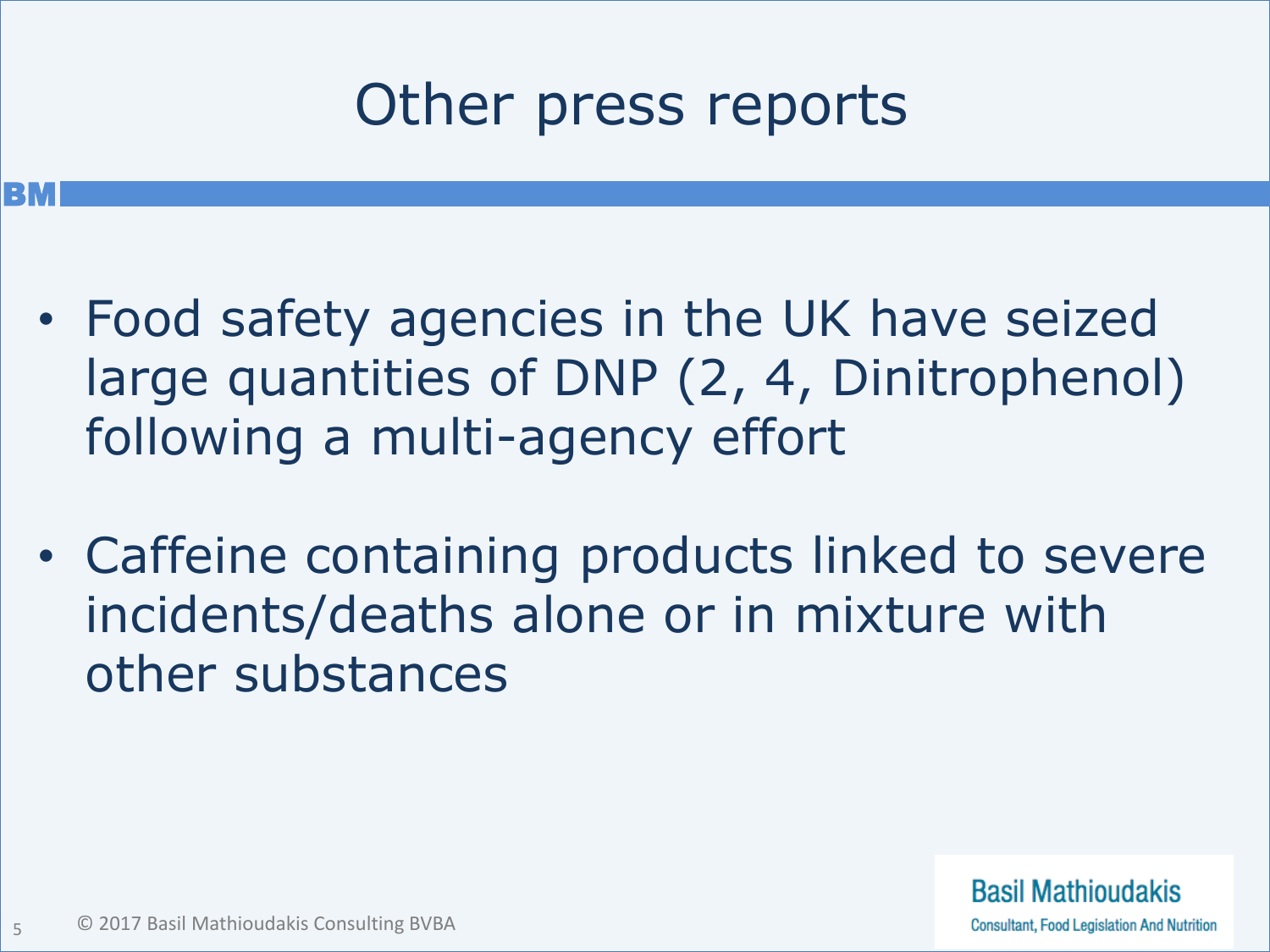## Legal framework for food supplements

In the majority of national/regional jurisdictions and at international level (Codex Alimentarius):

- Food supplements are regulated as foods
- Specific and horizontal food legislation is applicable to them

**BM**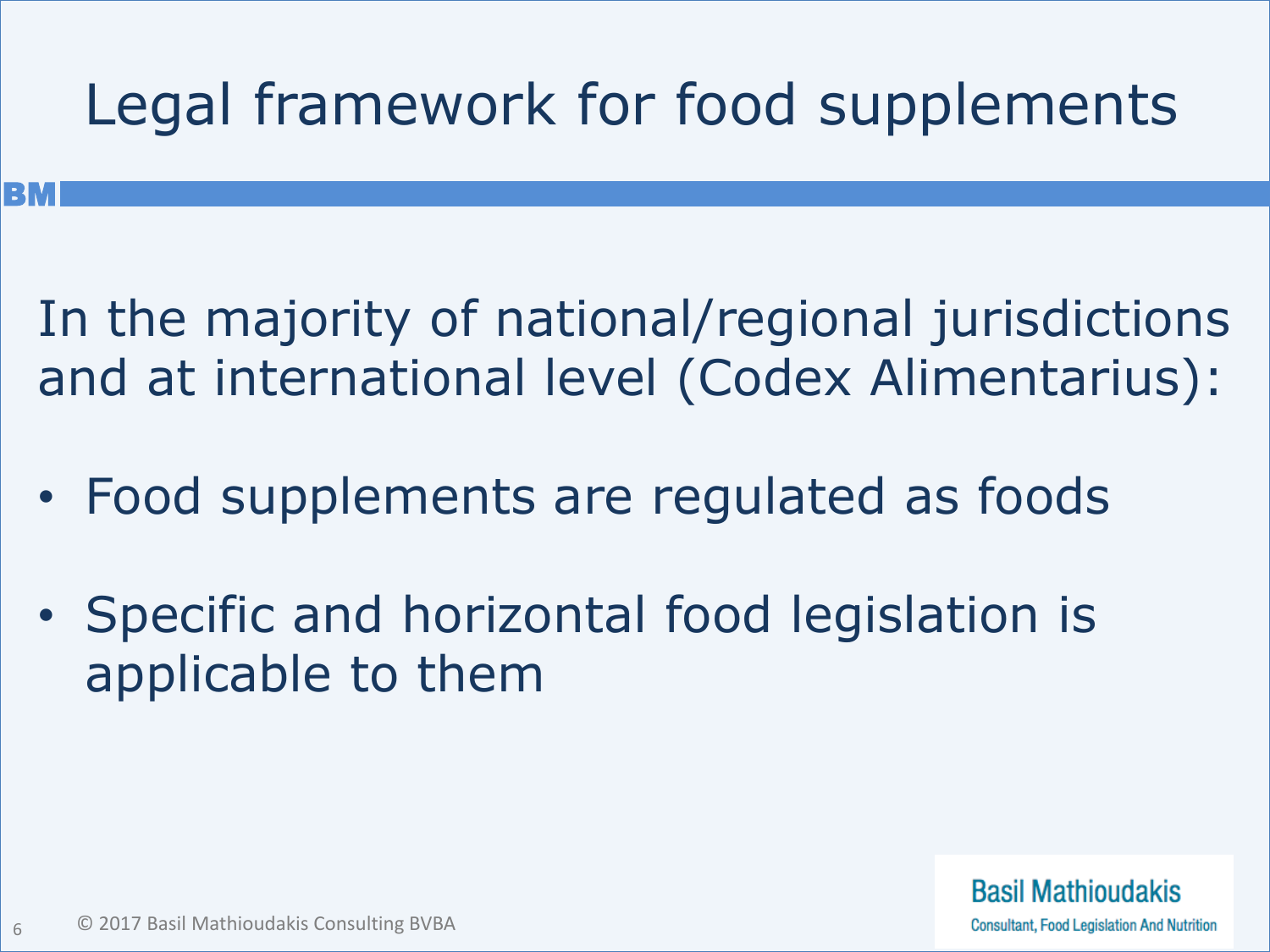## Definition of 'food'

#### **BM**

'Food' means any substance or product, whether processed, partially processed or unprocessed, intended to be, or reasonably expected to be ingested by humans

- It shall not include:
- Medicinal products
- Cosmetics
- Tobacco
- Narcotic or psychotropic substances
- Doping substances should not be present in foods intended for professional sportspeople

**Basil Mathioudakis** 

**Consultant, Food Legislation And Nutrition**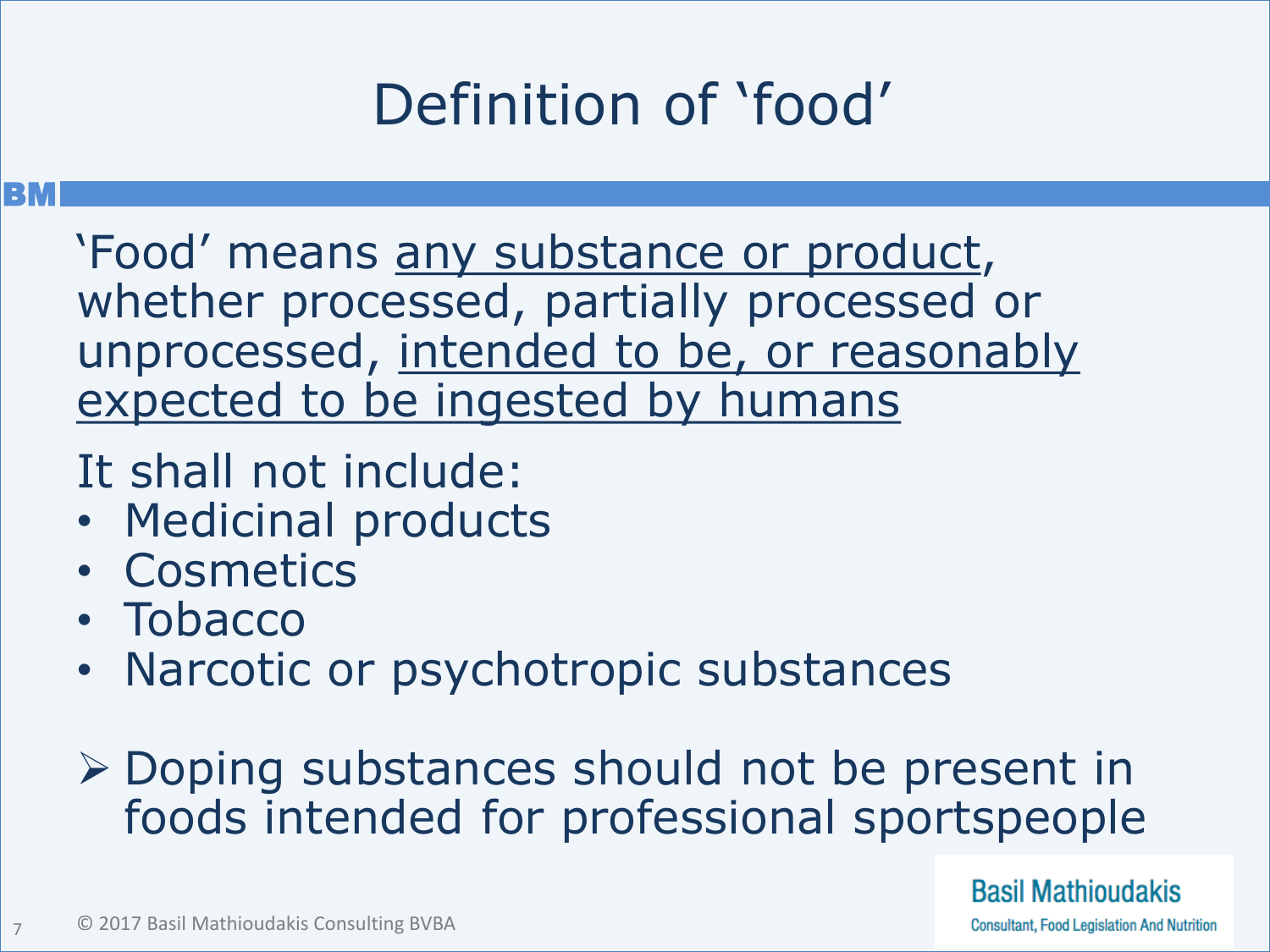### Definitions of food supplement

**BM** 

8

Most definitions include the following elements

"*food supplements*" *means foodstuffs the purpose of which is to supplement the normal diet and which are concentrated sources of nutrients or other substances with a nutritional or physiological effect, alone or in combination, marketed in dose form …….*

Codex guidelines concern vitamin and mineral supplements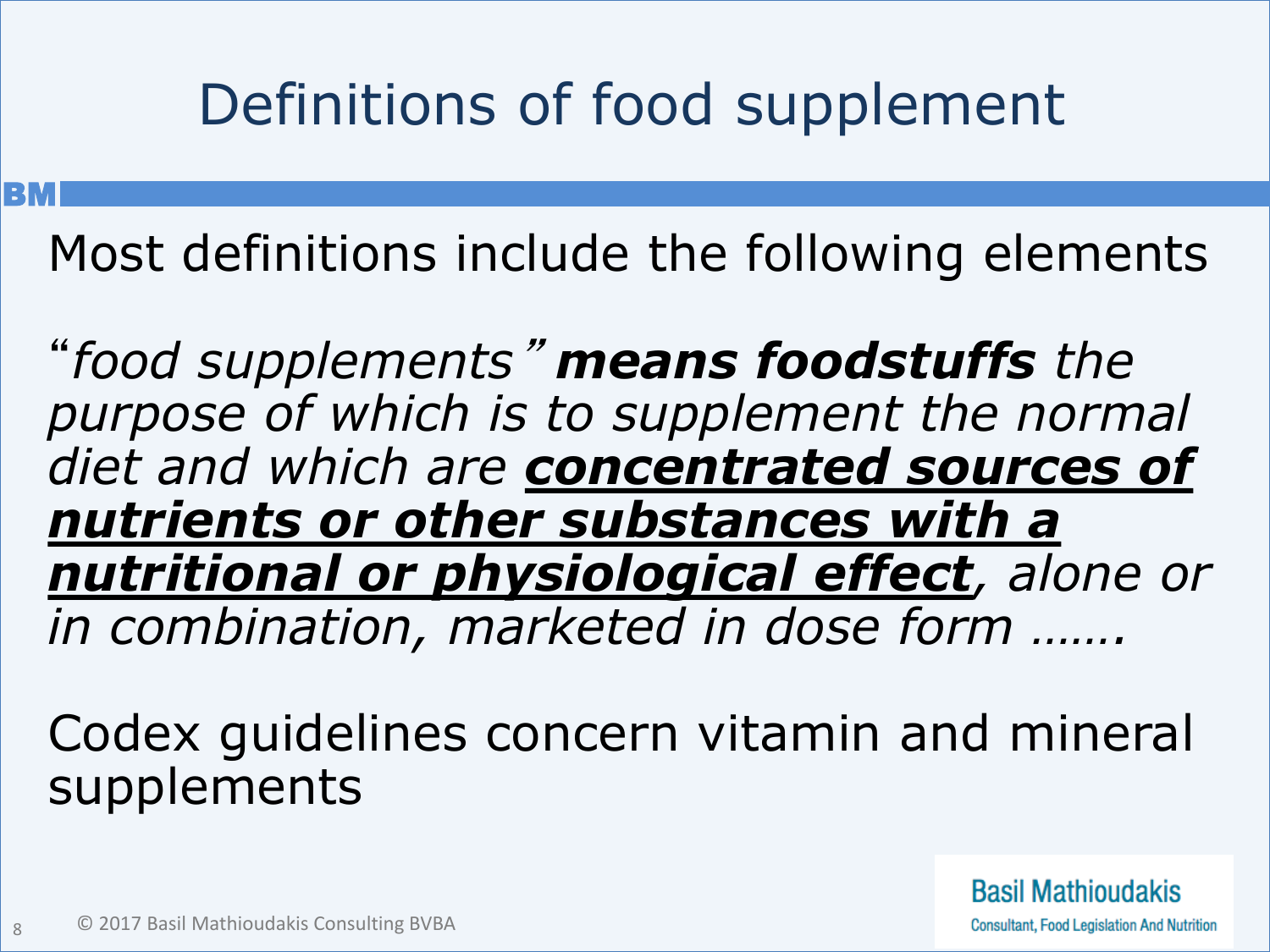## Structure of legislation in the food area

General Food Law Regulation-setting principles

• Horizontal legislation

**BM** 

9

- Applicable to all foods (hygiene, additives, contaminants, pesticides, food contact materials, labelling, nutrition and health claims, official controls etc.)
- Vertical legislation
	- Specific to certain categories of foods (novel foods, food supplements, fortified foods, foods for specific groups, etc.)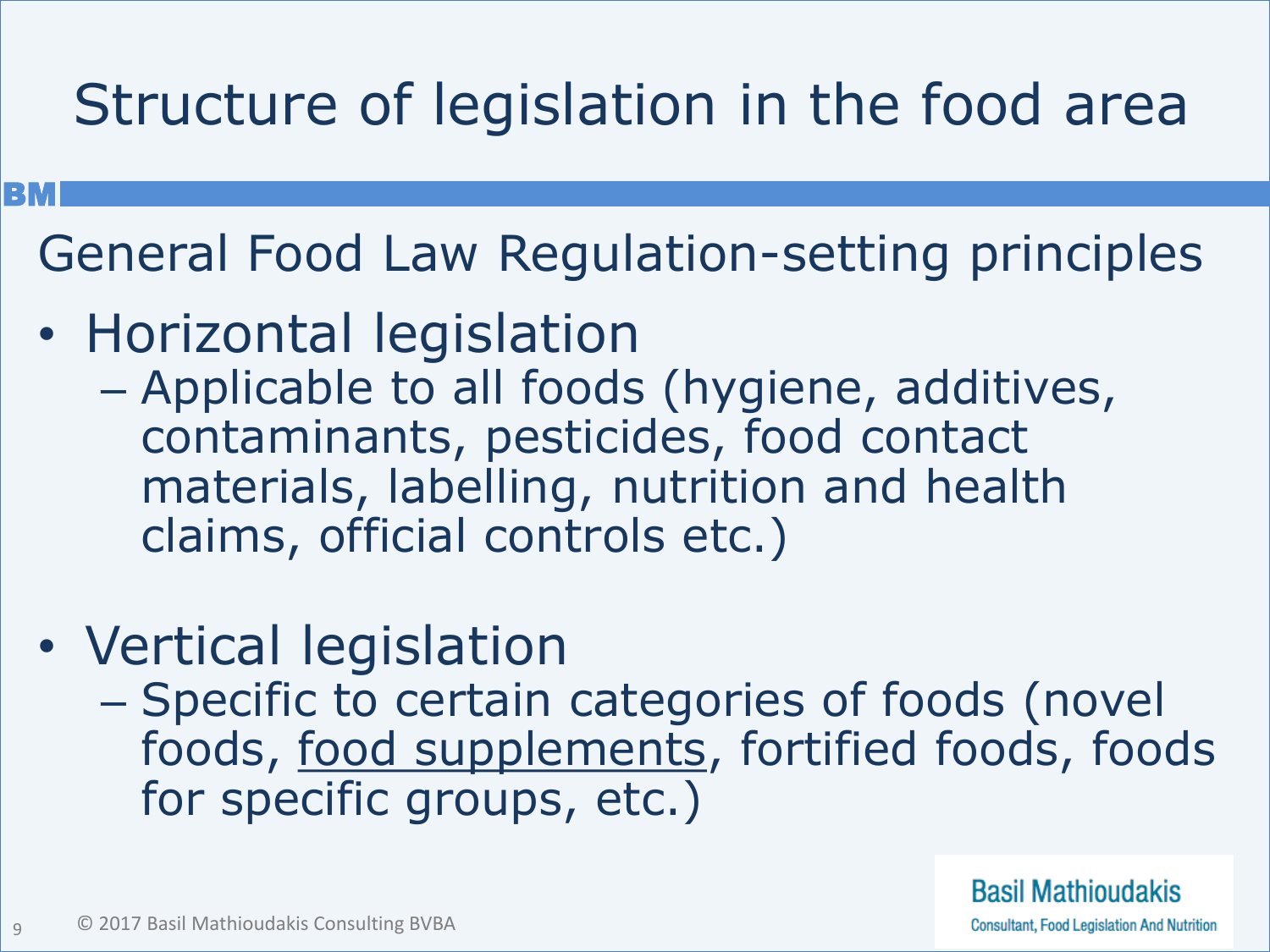## General principles of food law

- Based on risk analysis (other legitimate factors may come to play)
- Precautionary principle, where appropriate
- Protection of consumers' interests from fraud, adulteration, misleading practices, enable informed choices
- Transparency of the adoption process (consultation, public information)

**Basil Mathioudakis Consultant, Food Legislation And Nutrition**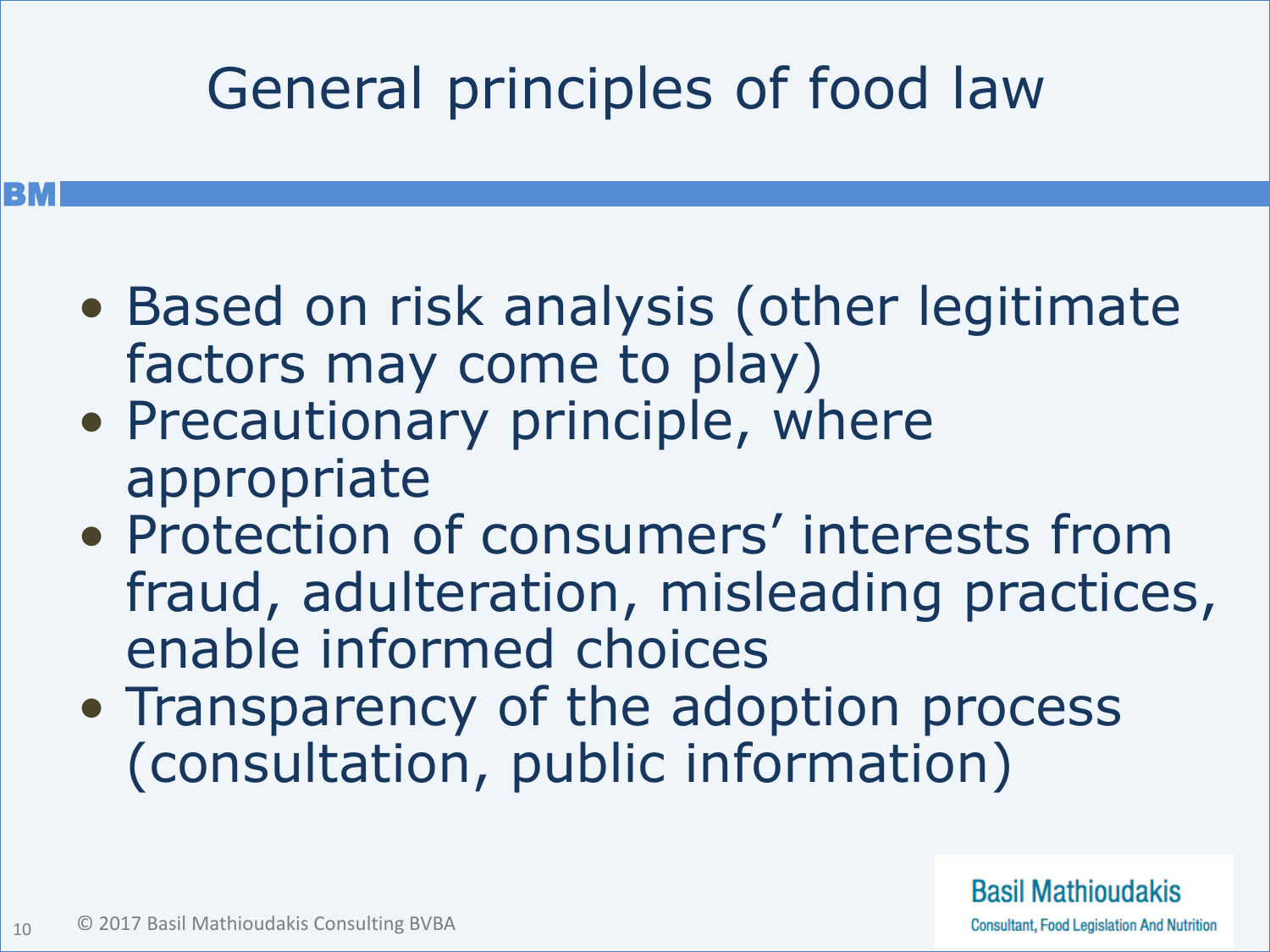#### Risk Analysis

#### Consists of:

**BM** 

- Risk Assessment-by risk assessor (scientific advisory body)
- Risk Management-by risk manager (regulators)
- Risk Communication-coordinated between risk assessor and risk manager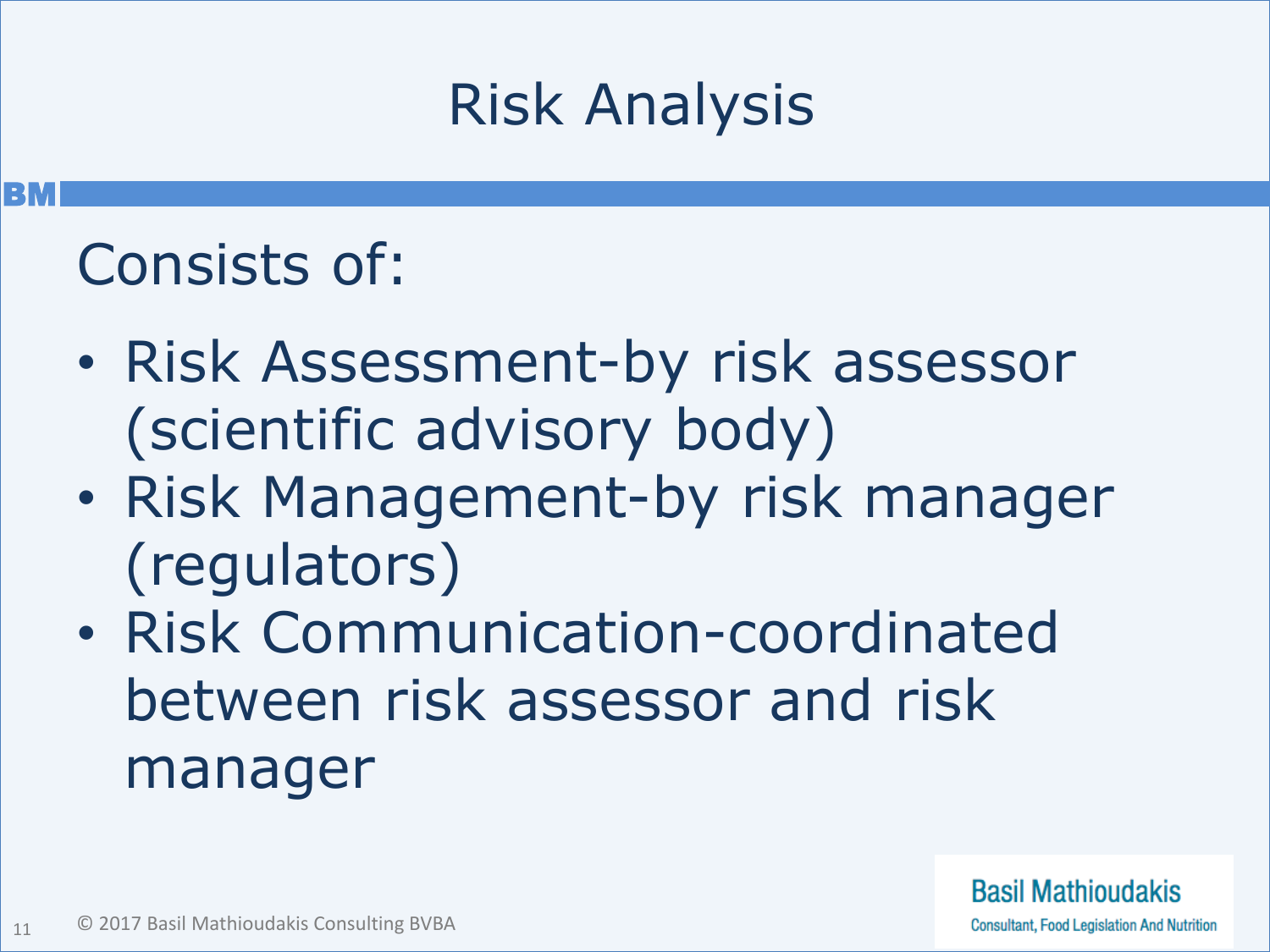## General requirements of food law

Example from the EU basic food law

- Food safety requirements-no placing on the market of unsafe food
- Products information-no misleading labelling, presentation and advertising
- Responsibilities of Food Business Operators (FBOs) and authorities
- Traceability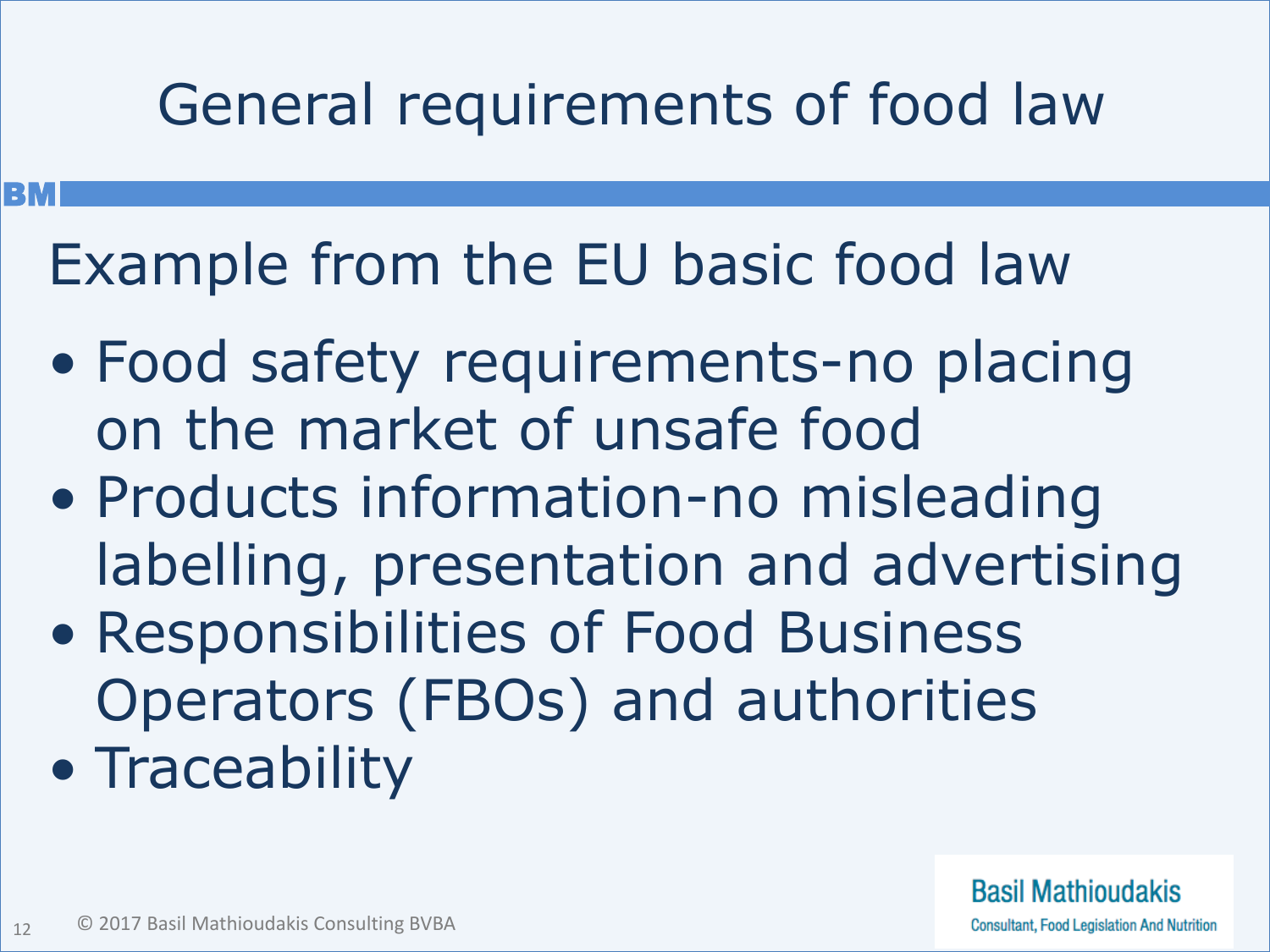#### General requirements of food law

#### Responsibilities of FBOs

- Hygiene at all stages of production chain
- Compliance with all requirements of food law and, if necessary, withdrawal of unsafe products
- >Traceability-one step up, one step down  $\triangleright$ Information to authorities and public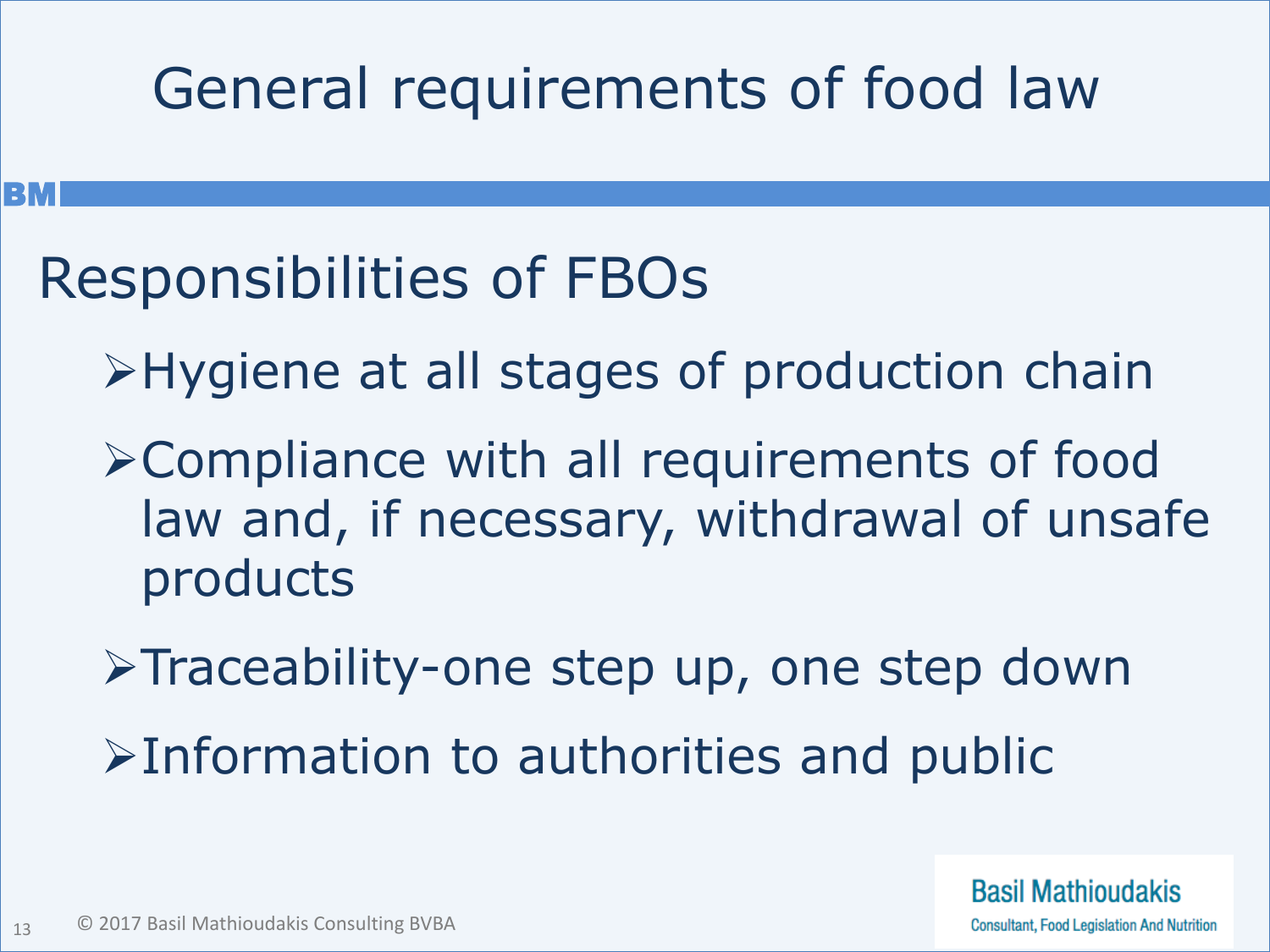### General requirements of food law

### Responsibilities of competent authorities

- $\triangleright$  to enforce, monitor and control
- $\triangleright$  public communication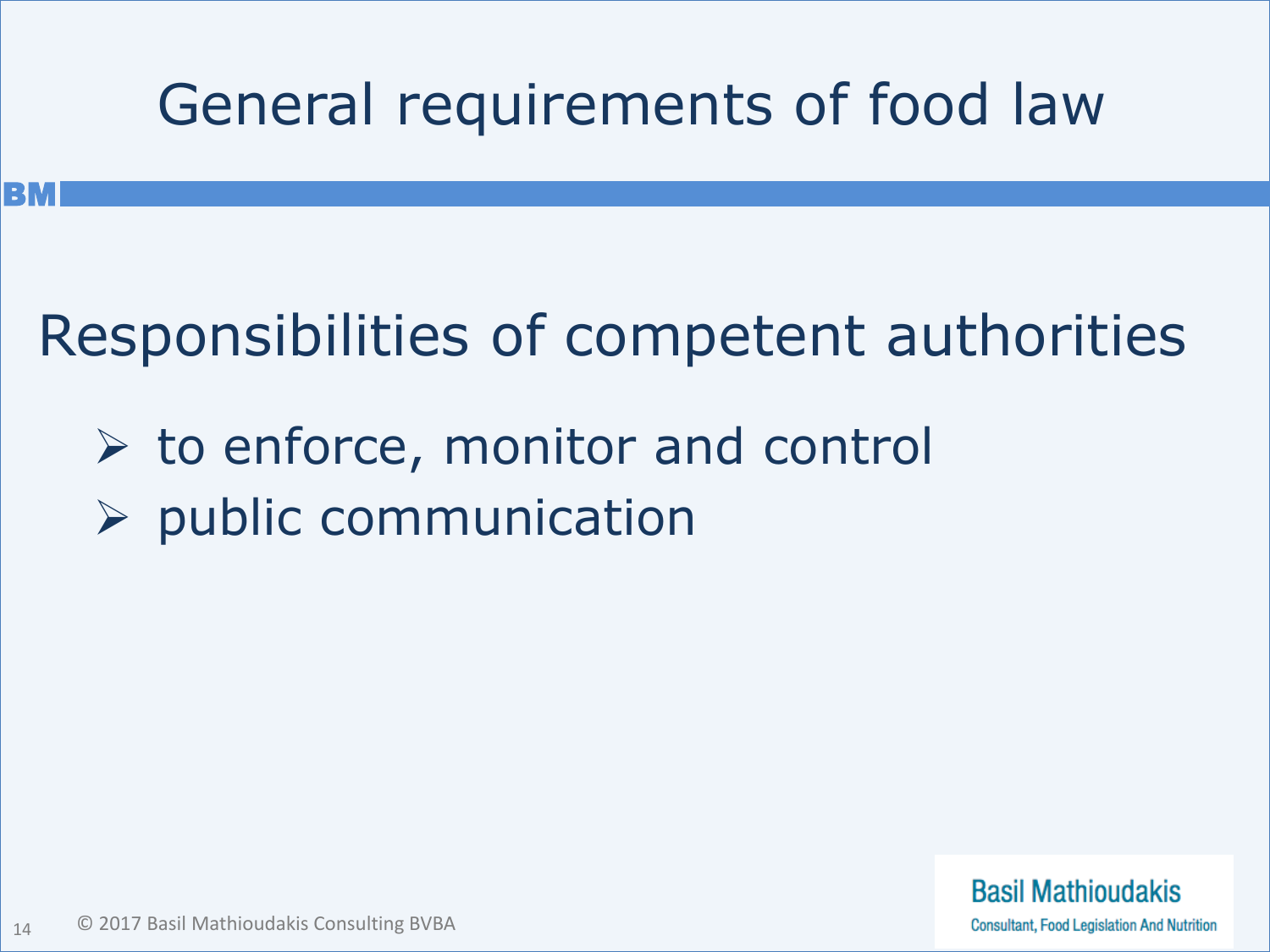#### Reported problems under food law scrutiny Food safety

Unauthorised novel food ingredient Epimedium (Epimedin C and Icariin) in food supplements from Spain

- Epimedium not a novel food authorised for use in foods, therefore should not have been used
- FBO should not have placed the food supplement on the market-Case of food adulteration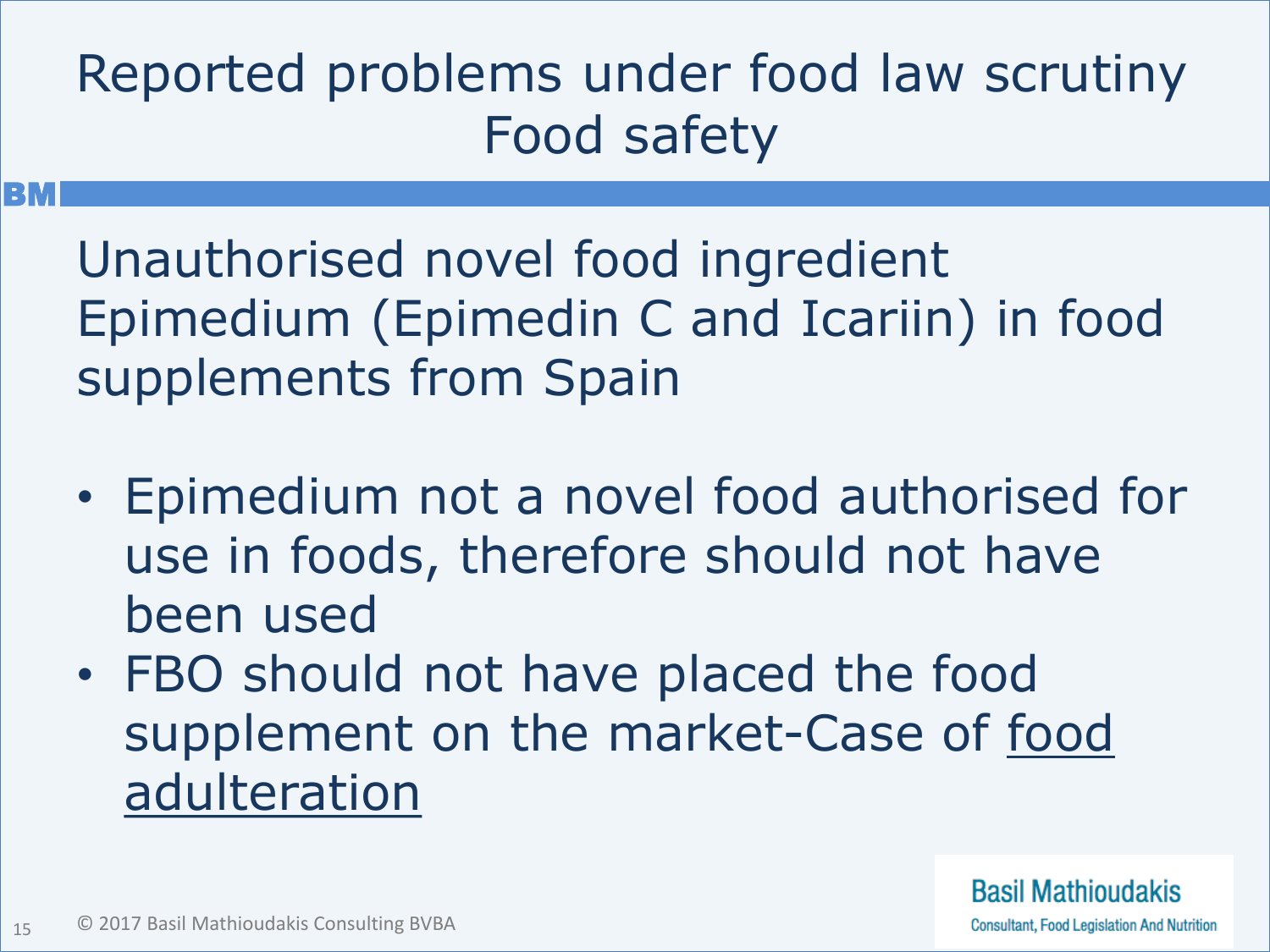## Food safety/misleading consumers

#### **BM**

Unauthorised substances sildenafil and tadalafil in food supplement from Spain

 $\triangleright$  Sildenafil-active substance of Viagra Tadalafil-active substance of Cialis

- Active substances of medicines. Should not be used in foods
- Added, without being declared, to supplements 'proposed' for conditions of libido problems. FBO should not have placed the food supplement on the market-Case of food adulteration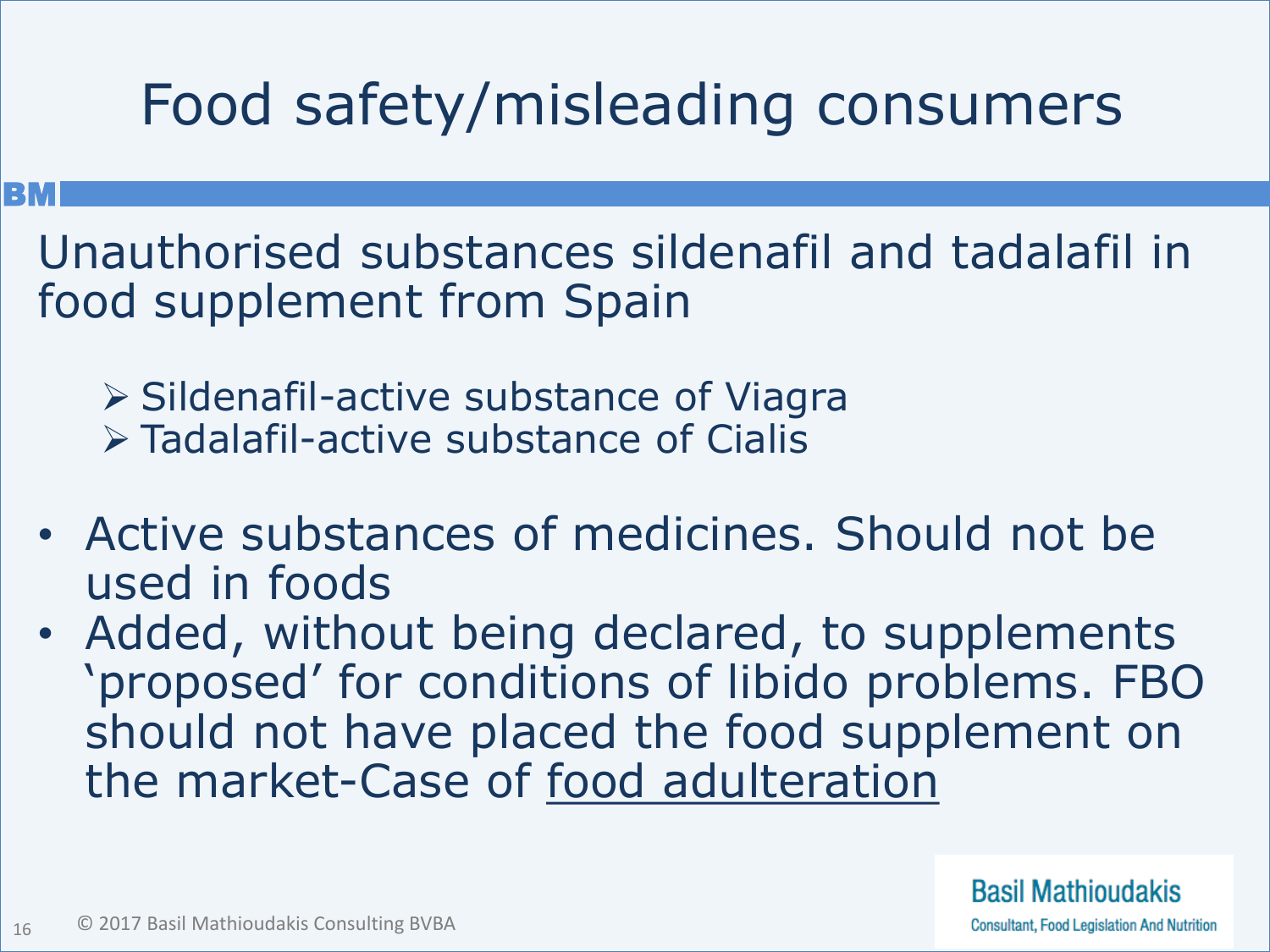## Food safety

Undeclared milk ingredient and soya in food supplement from the United Kingdomincorrect labelling

- Ingredients which, in addition, are potential allergens and should be declared in the list of ingredients highlighted
- FBO should have listed/declared the ingredients appropriately in the labelling of the product-Given the nature of the ingredients not clear if ignorance, omission or fraud

**Basil Mathioudakis Consultant, Food Legislation And Nutrition**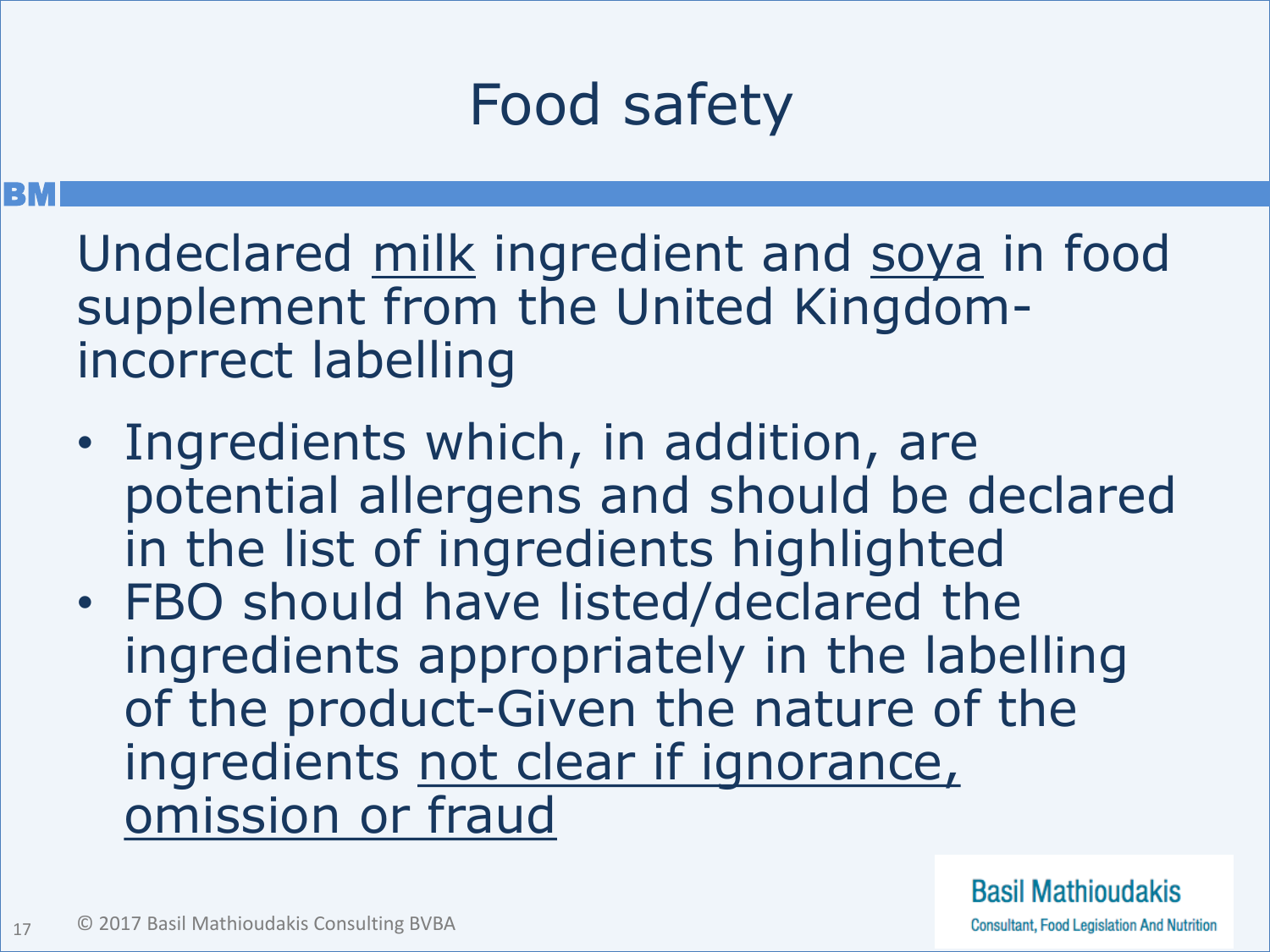### Safety/Misleading of consumers

- Athletic doping is a growing area of concern; athletic bodies advise to avoid sport supplements use
	- Cases of deliberate but undeclared addition of substances prohibited by WADA.
	- Fraudulent addition of non declared substances- FBO responsibility; users responsibility?
- Dutch authorities captured anabolicandrogenic steroids intended for use in sports nutrition supplements

**Basil Mathioudakis Consultant, Food Legislation And Nutrition**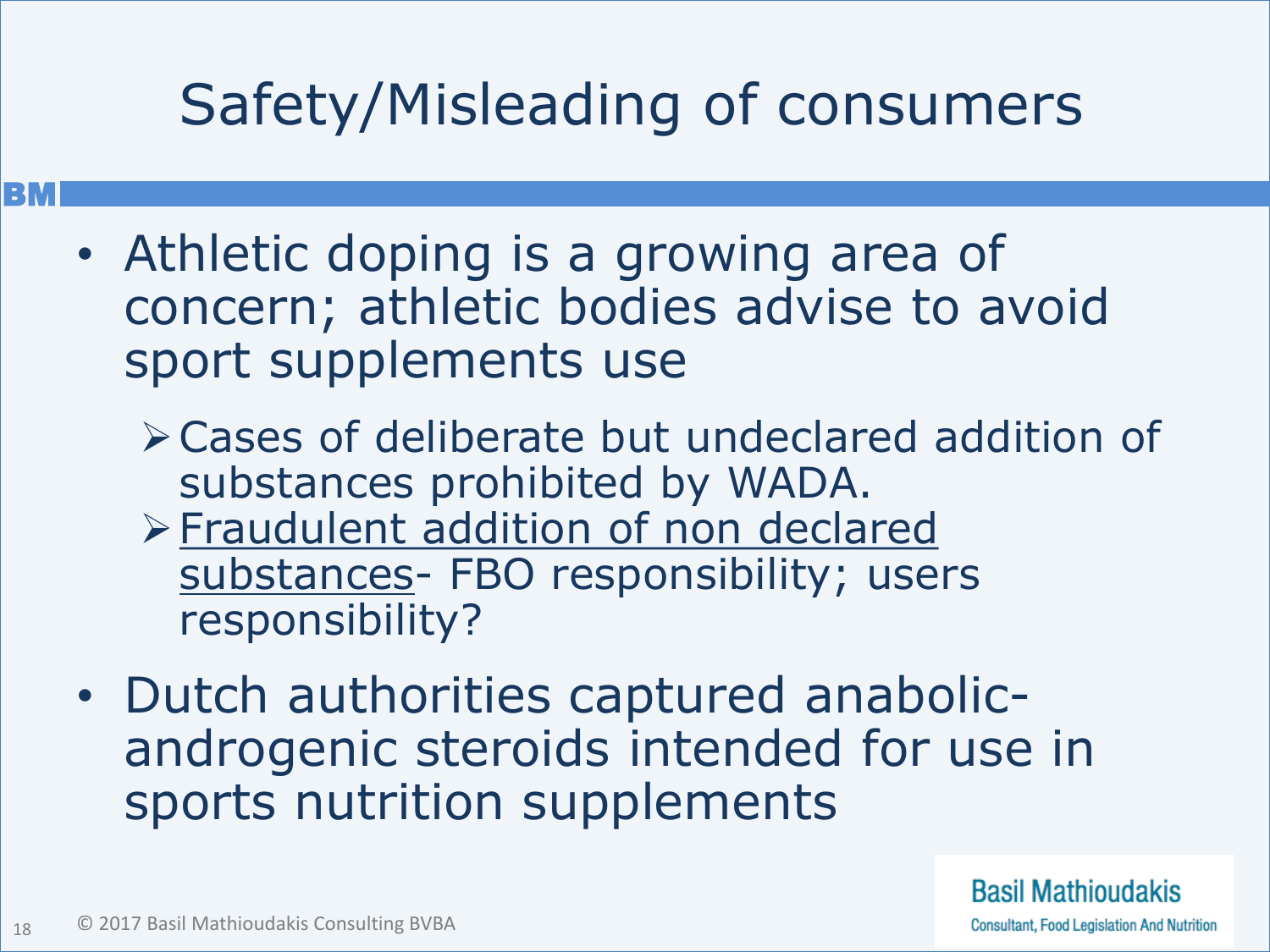## Food safety

#### **BM**

- Food safety agencies in the UK have seized large quantities of DNP following a multi-agency effort
- DNP is a dangerous substance that can cause severe damage/death. It has been found in sports and slimming food supplements
- FBO would be placing on the market unsafe food

Close cooperation between control authorities, national food crime unit, internet companies acting before products are placed on the market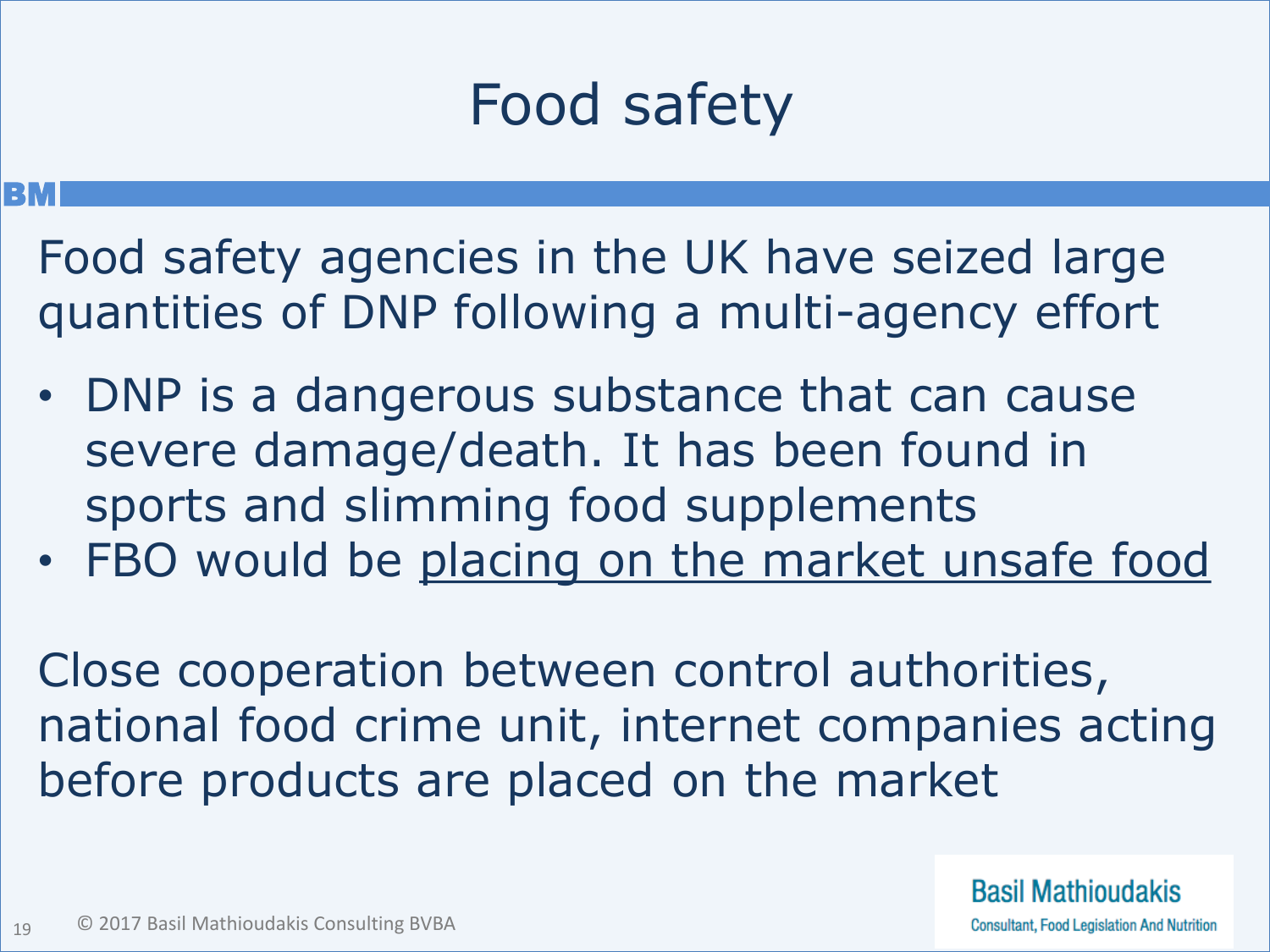#### Caffeine case

Food safety or popular and media pressure ?

- Authorisation of claims on caffeine in the EU blocked by the European Parliament
- Favourable opinion of the European Food Safety Authority (EFSA) under specified conditions of use
- $\checkmark$  Positive safety evaluation for the conditions of use
- Is blockage justified by food law principles?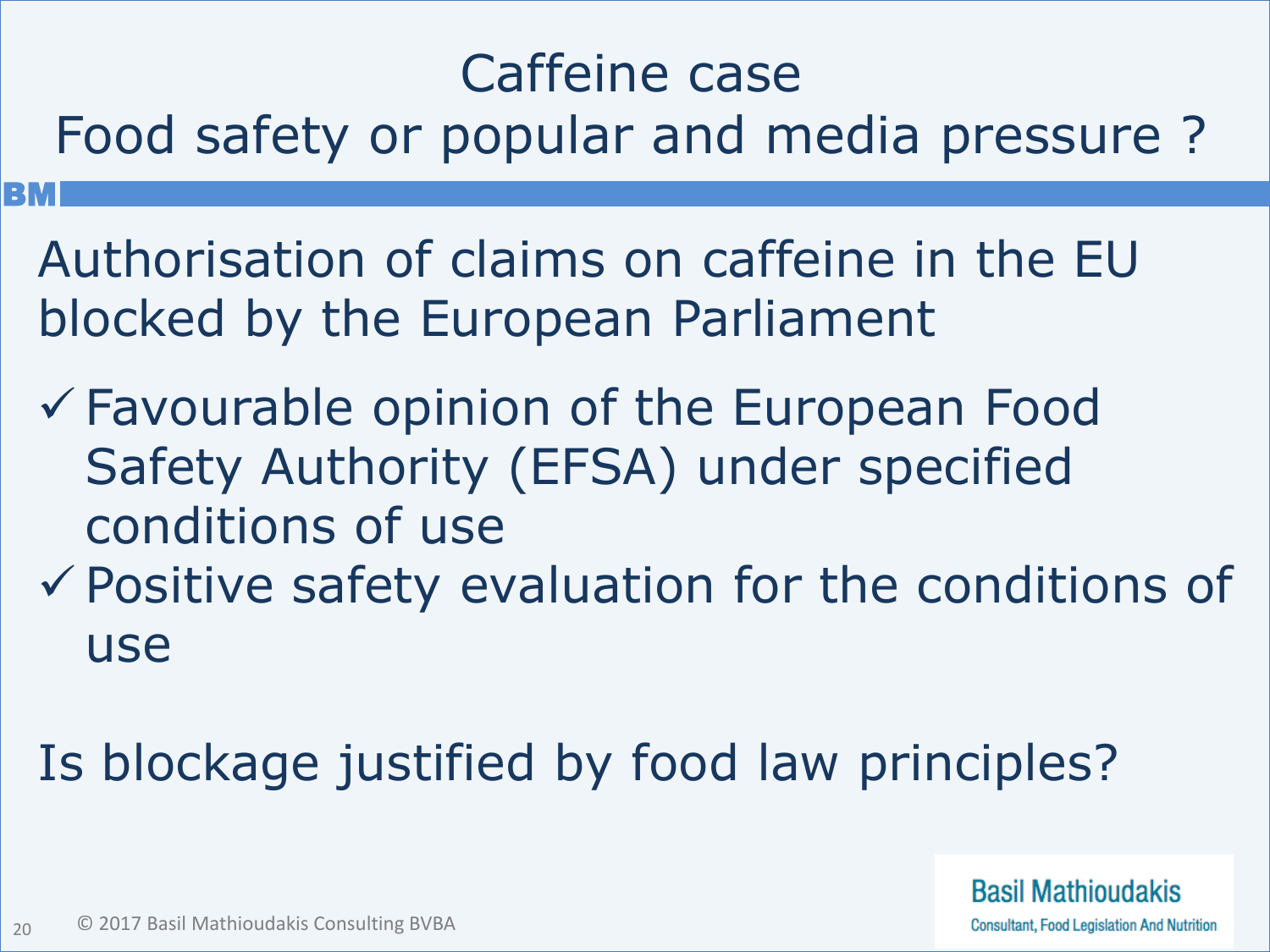#### Cases discussed

#### **BM**

All above are cases of problems with products on the market were infringements of normal general food law principles

- No extraordinary/additional measures would have prevented their marketing
- No extraordinary/additional measures are necessary

#### All cases were discovered by routine control measures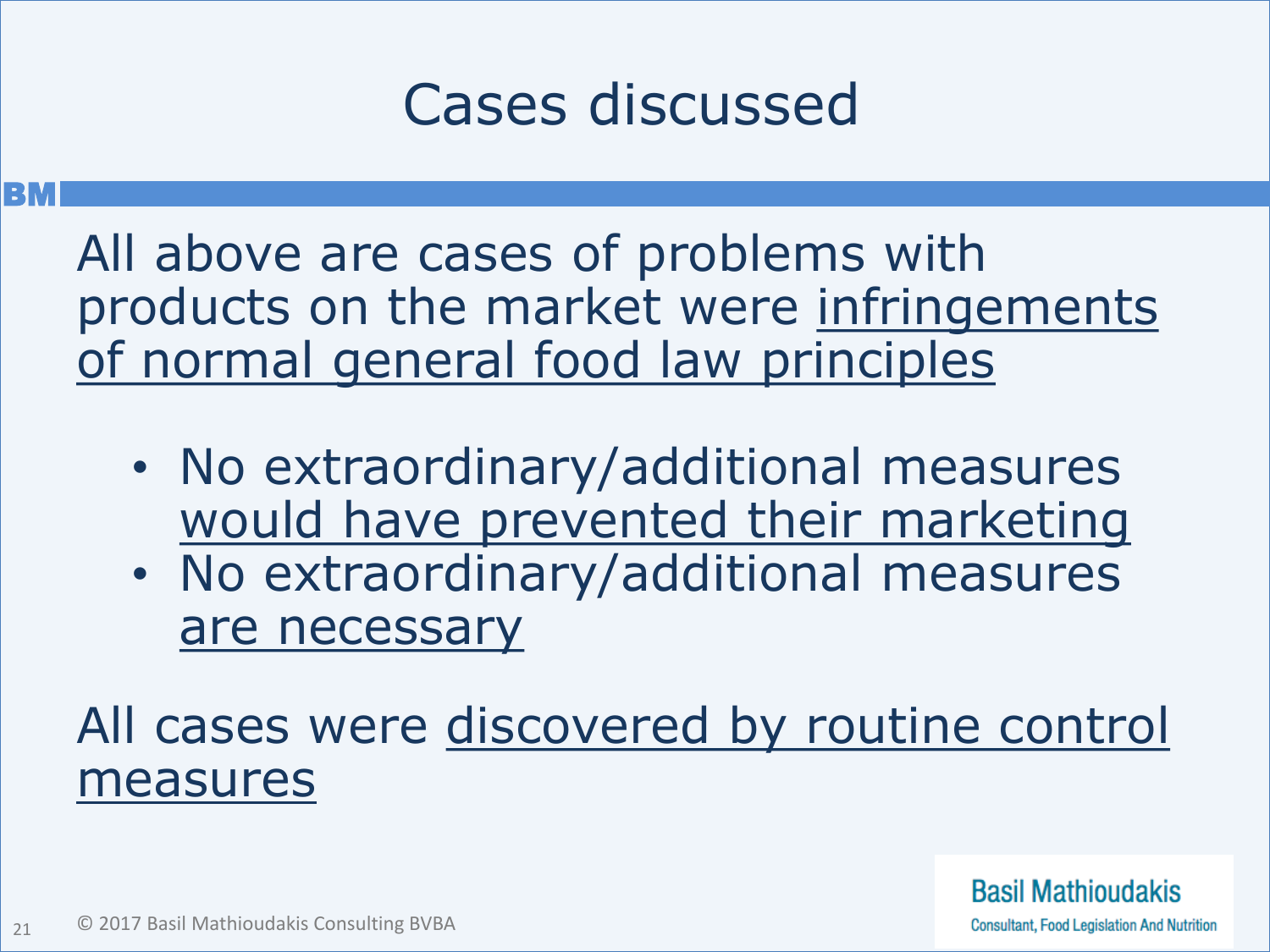## Official controls-EU update

#### **BM**

- A **new provision clarifies that official controls must be performed in a manner that minimises the burden on businesses**.
- A new key element to strengthen the fight against frauds is the requirement for Competent Authorities to take into account the **likelihood of fraudulent and deceptive behaviour when deciding the appropriate frequency of controls.**
- In particular, Competent Authorities in performing controls and adjusting their frequencies should **take account of the likelihood that consumers might be misled** about the properties, quality, composition or country of provenance of the food they buy.

**Basil Mathioudakis**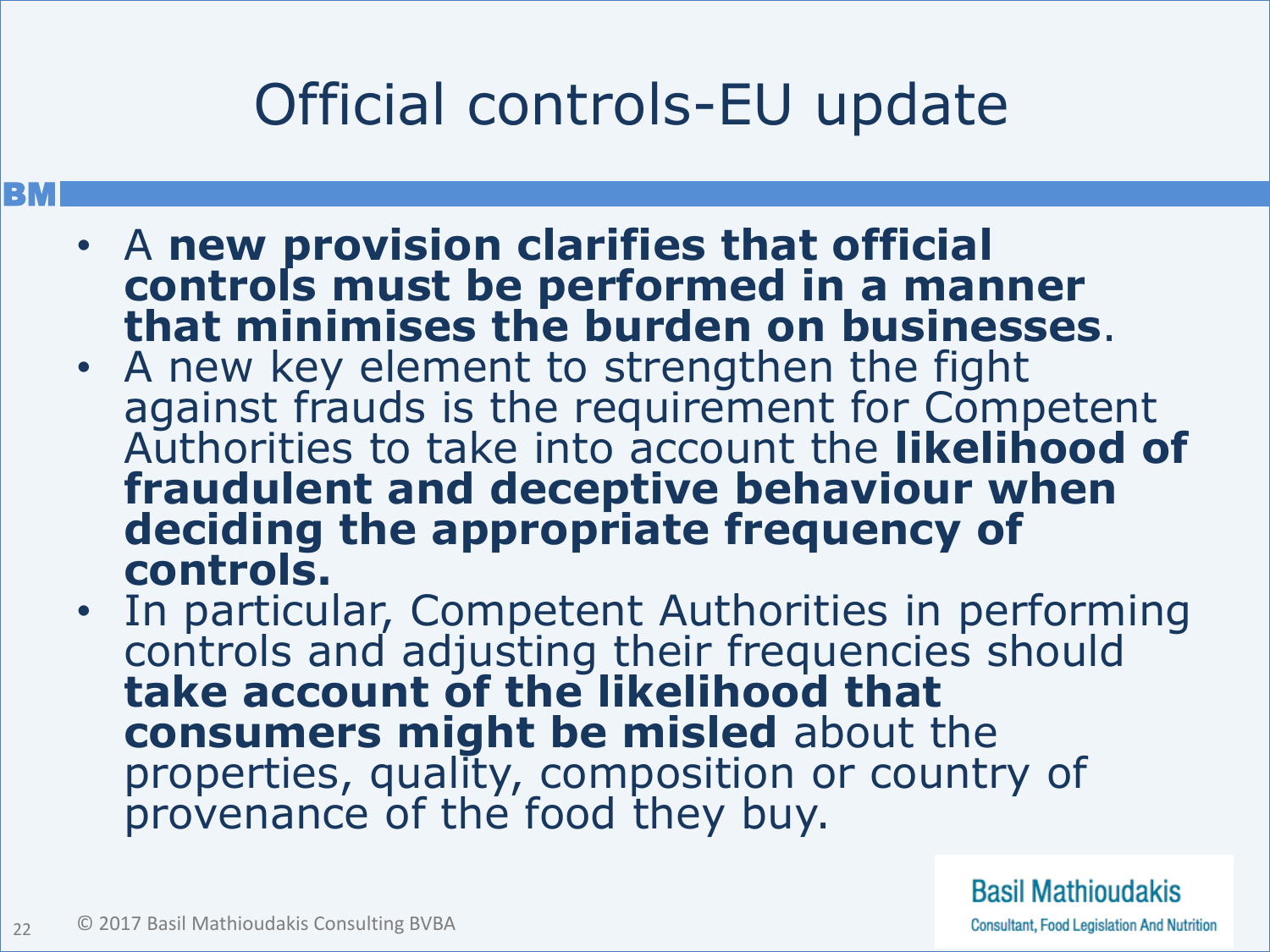## Official controls

#### **BM**

- To deter fraudulent behaviour and foster fair competition among businesses, the Regulation introduces **more stringent rules for financial penalties** imposed. Those penalties will need to reflect the **economic advantage of the operator or a percentage of the operator's turnover**.
- The Regulation also introduces new provisions **to protect whistle-blowers** to encourage and facilitate the reporting of non-compliance. Requirement to have a mechanism in place for that purpose
- More sophisticated means of **controlling internet sales** and up to closing the website of the operator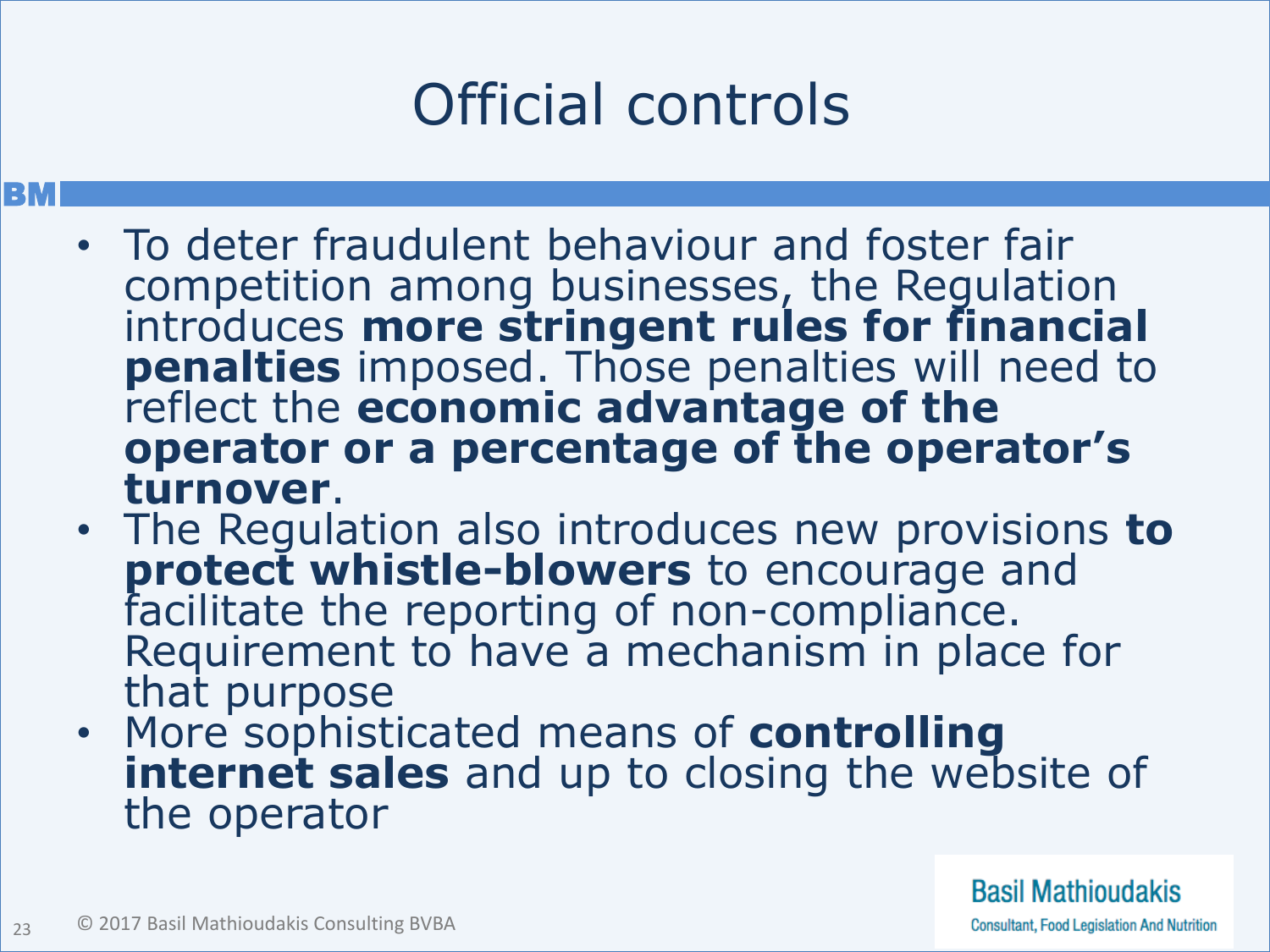## Basis of regulating food supplements

### Safety/quality of these foods should be ensured by appropriate rules based on safety/risk analysis

**Basil Mathioudakis Consultant, Food Legislation And Nutrition**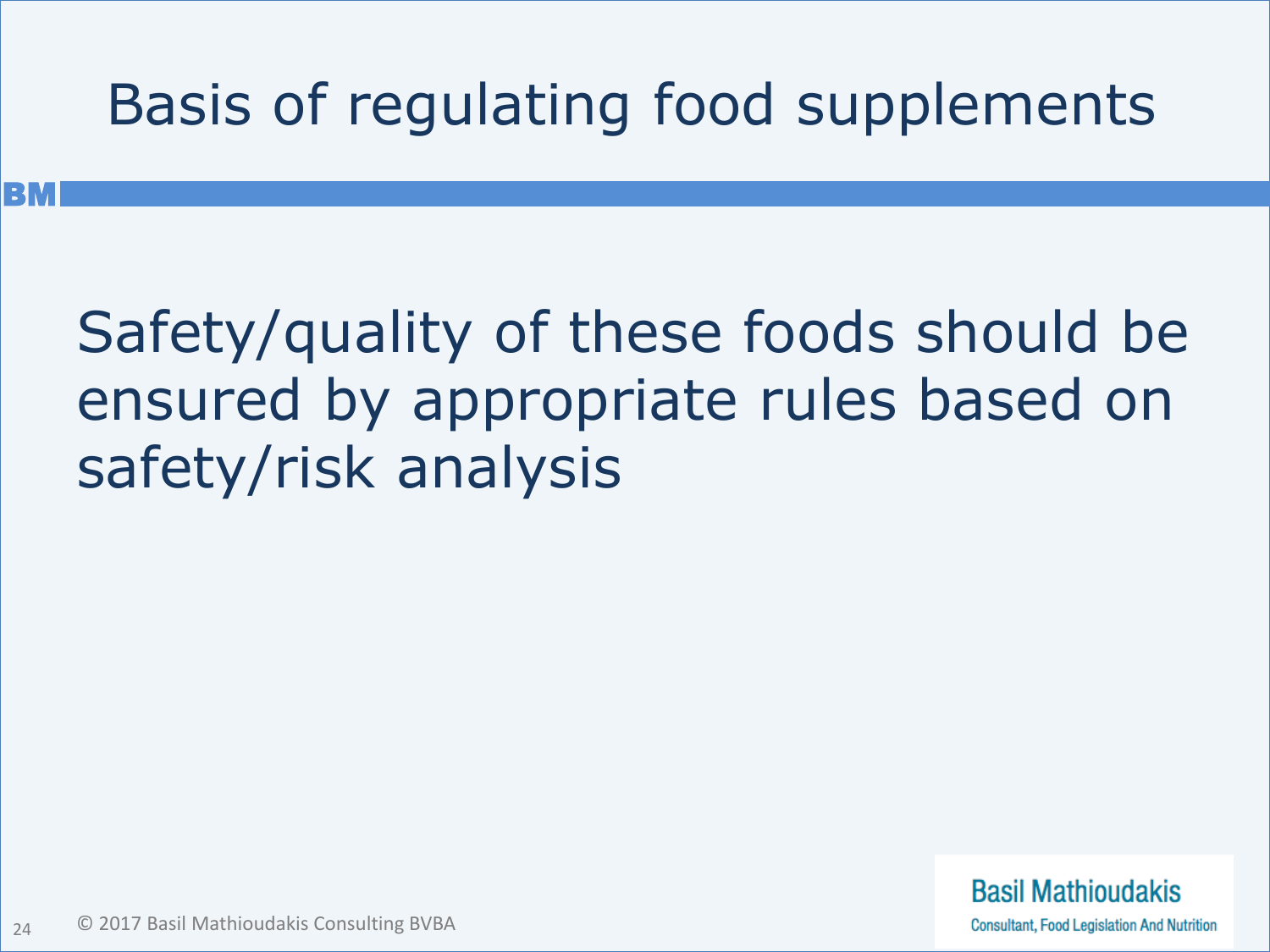## Role of authorities and stakeholders

- **BM** 
	- Control authorities should enforce the rules vigorously and uniformly across the national territory
	- Food business operators (FBOs) should be responsible; unscrupulous FBOs should not be allowed to operate
	- Close consultation and cooperation of authorities and FBOs is essential
	- Administrative burden should be contained/reduced
	- International trade issues should be taken into account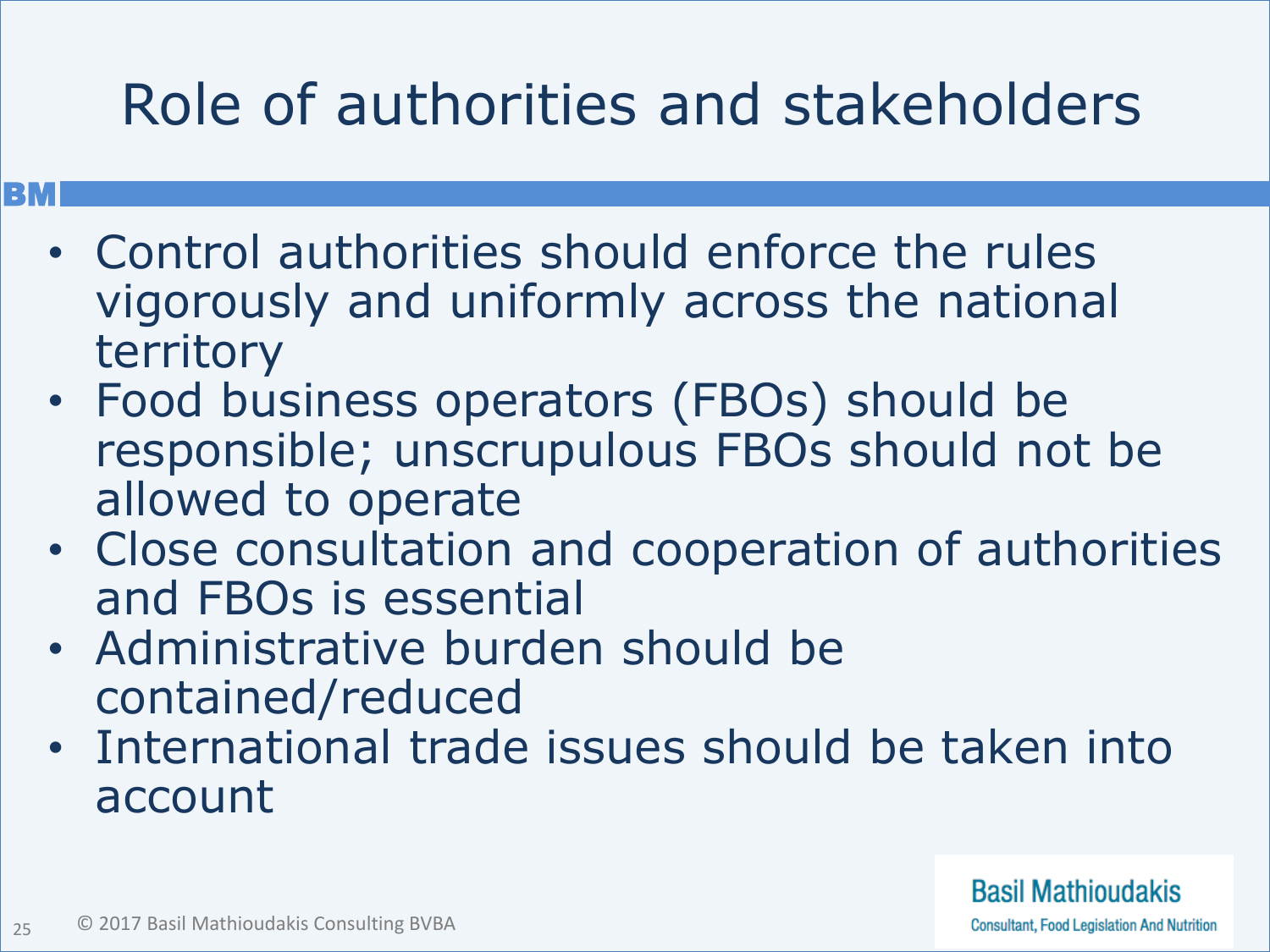

#### Thank you for your attention.

#### Any questions?

**Basil Mathioudakis Consultant, Food Legislation And Nutrition** 

© 2017 Basil Mathioudakis Consulting BVBA 26